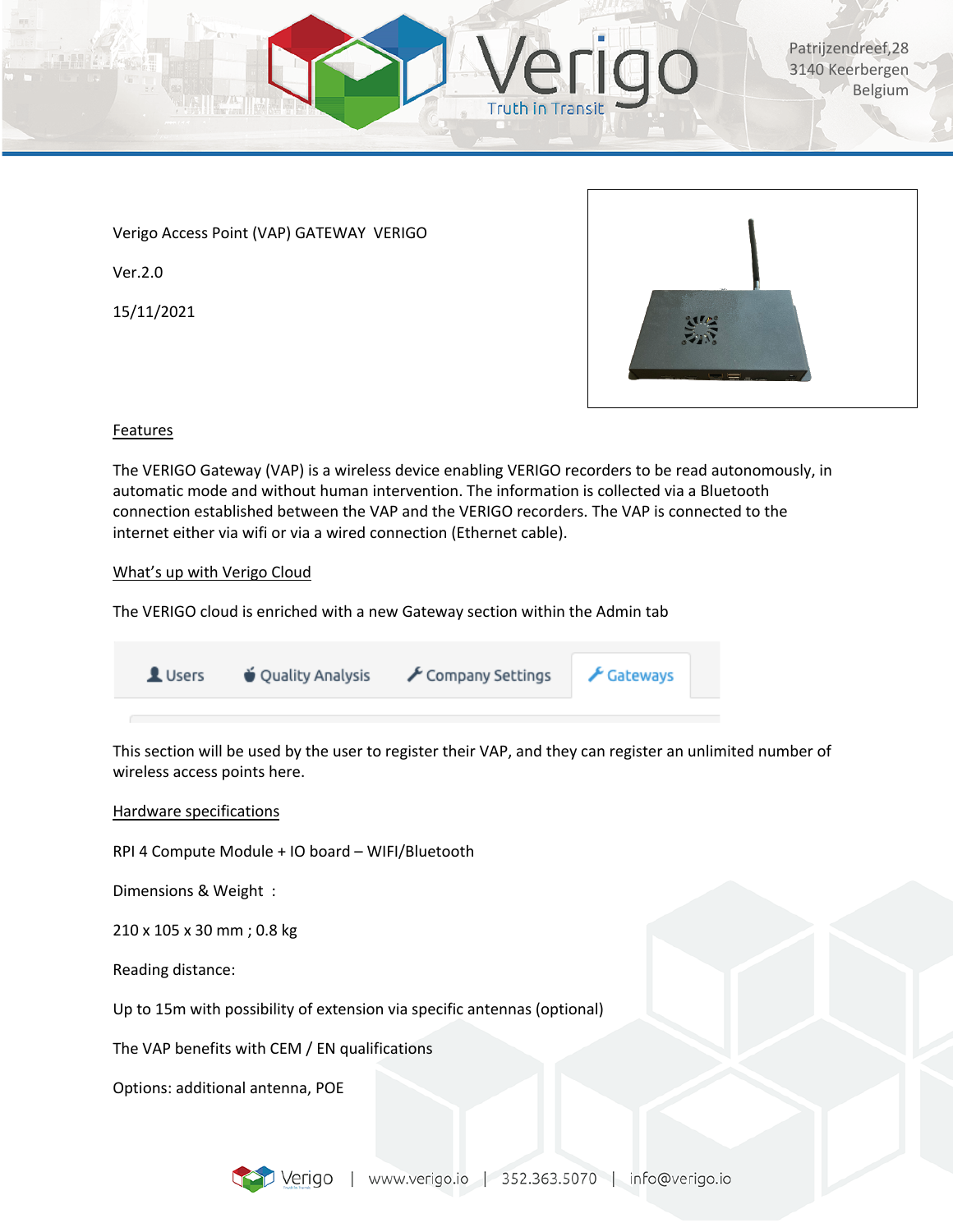#### Operations

VERIGO Pods are programmed by the mobile App, and read by the VAP.

The VAP, in its version 1.0, cannot be used to program a VERIGO Pod.

As soon as a VERIGO Pod is within reading distance of the VAP, it connects and transmits information in 3 modes to choose from:

- Ping Only : Verigo Pods connects with the VAP every 15 minutes and send immediate temperature (and humidity if available) information. Pod memory is not read. VAP will then send collected information to the Verigo Cloud every 20 minutes.

- Full Synch: As soon as Verigo Pod is detected by VAP for the first time, a full sync of the device memory is done with VAP. Then VAP goes back to Ping only mode. If Pod remains remains connected to the VAP, it will perform a full synchronization every 24 hours. if the device is disconnected from VAP during more than 30 minutes, full sync of memory will be done as soon as Verigo Pod will be connected again with the VAP.

- Full Synch & STOP: As soon as Verigo Pod is detected by VAP, a full sync of memory is done. Once full sync is done, POD is STOPPED. Activation with smartphone will be required to restart the device.

VAP installation

The VAP is delivered ready to use.

Each VAP has a unique identification number (UUID)

The user must connect to the VERIGO / Admin cloud and choose the Gateway tab to access the VAP settings.



### Then select "Add gateway"



This will open a new window:

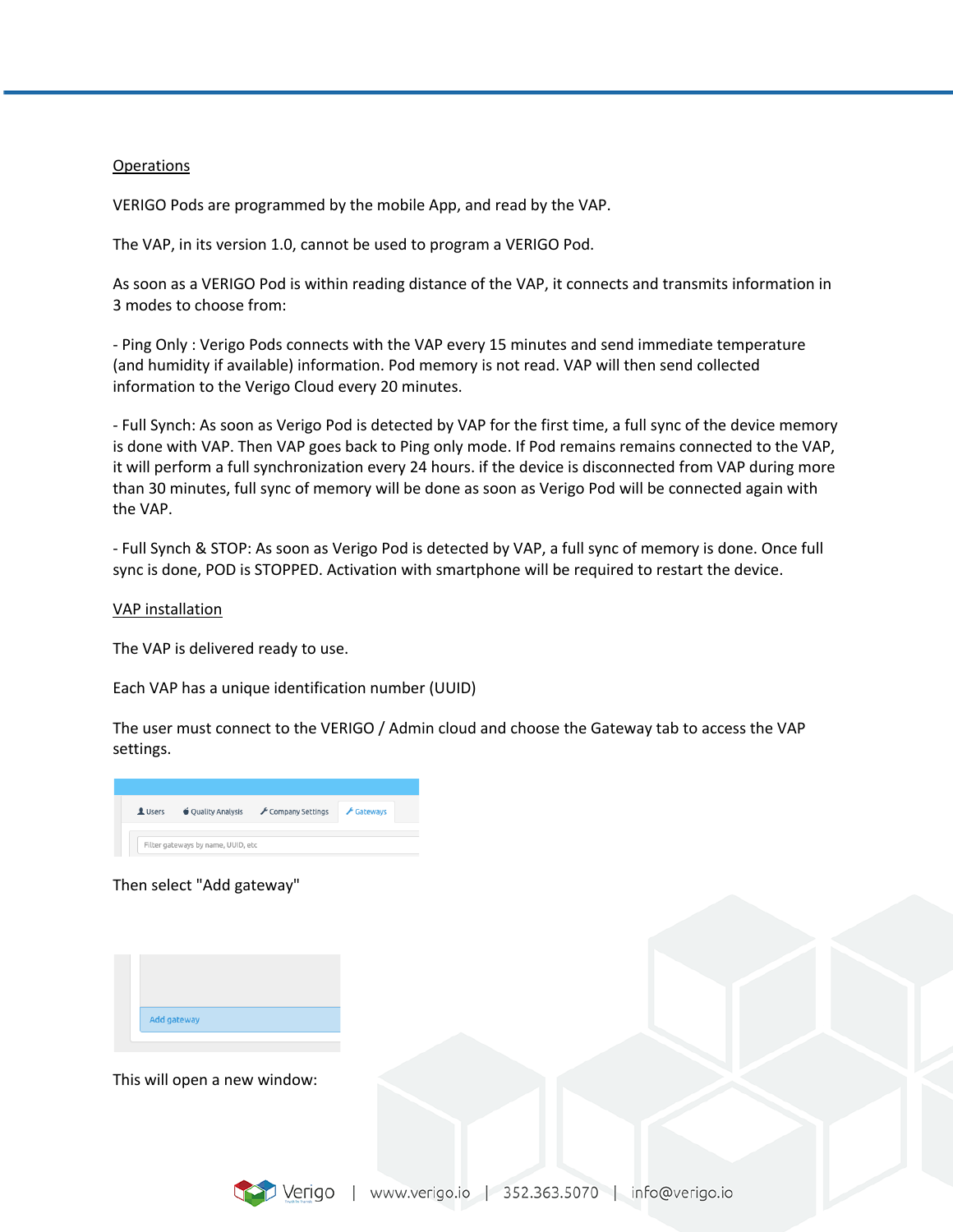| Claim Gateway |                                         |       | $\times$ |
|---------------|-----------------------------------------|-------|----------|
| Gateway UUID  | 123abc                                  |       |          |
| Gateway Name  | Gateway Name                            |       |          |
| Gateway Mode  | $\vee$ Ping only<br>Sync<br>Sync & Stop |       |          |
|               |                                         | Close | Save     |

The user will then need to enter the UUID in the "Gateway UUID" line. The UUID number is provided with the VAP (send by email and separate mail)

He must assign a name to this VAP by filling in the Gateway Name box

He will have to select an operating mode in the Gateway Mode section.

Note: the default operating mode is "Ping only" mode

#### VAP connectivity

The VAP must be connected to the internet to work. It can connect in 2 ways:

• LAN: use a LAN cable (not supplied) and connect to an internet access using the Ethernet port of the VAP. This connection does not require any other manipulation to operate.

• WIFI: Connect the VAP and using a smartphone or a computer, detect a new WIFI network named "Verigo Gateway" XXXXX.

| all Orange F 4G                                                                                                                       | 08:46 | $\neg$ 89 %        |  |  |
|---------------------------------------------------------------------------------------------------------------------------------------|-------|--------------------|--|--|
| < Réglages                                                                                                                            | Wi-Fi |                    |  |  |
|                                                                                                                                       |       |                    |  |  |
| Wi-Fi                                                                                                                                 |       |                    |  |  |
| MES RÉSEAUX                                                                                                                           |       |                    |  |  |
| Verigo Gateway 94b5b                                                                                                                  |       | ຈ (i)              |  |  |
| AUTRES RÉSEAUX                                                                                                                        |       |                    |  |  |
| DIRECT-54-HP DeskJet<br>3630 series                                                                                                   |       | မ କ (i)            |  |  |
| EdcZique 5 GHz                                                                                                                        |       | $\bullet \in (i)$  |  |  |
| Livebox-D2C0                                                                                                                          |       | ต <del>จ</del> (i) |  |  |
|                                                                                                                                       |       |                    |  |  |
| Confirmer l'accès<br>Notifier >                                                                                                       |       |                    |  |  |
| La connexion aux réseaux connus sera automatique. En<br>l'absence de réseaux connus, les réseaux disponibles<br>vous seront notifiés. |       |                    |  |  |

Select this network and connect your smartphone.

Once the connection is established, a new window will ask you to choose the WIFI network that the Gateway should use :

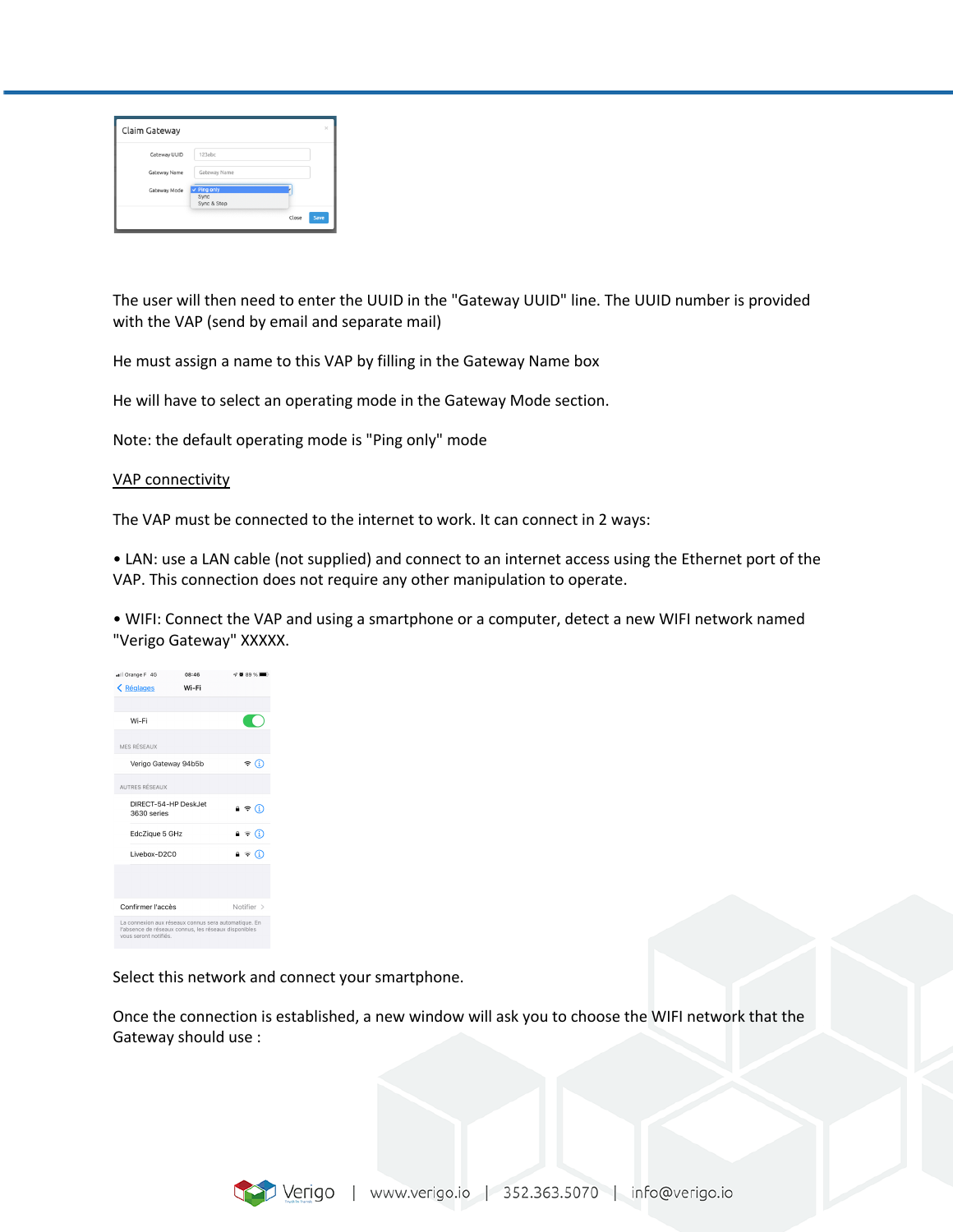| . Il Orange F 4G                             | 08:48<br>192.168.42.1<br>Verigo Gateway 94b5b | $\n  7889%$    |  |  |  |  |
|----------------------------------------------|-----------------------------------------------|----------------|--|--|--|--|
| ₹<br>$\rightarrow$                           | Se connecter                                  | <b>Annuler</b> |  |  |  |  |
| balena                                       |                                               |                |  |  |  |  |
| Hi! Please choose your<br>WiFi from the list |                                               |                |  |  |  |  |
| SSID <sup>+</sup>                            |                                               |                |  |  |  |  |
|                                              | DIRECT-54-HP DeskJet 3630                     |                |  |  |  |  |
| Passphrase                                   |                                               |                |  |  |  |  |
|                                              |                                               | Á              |  |  |  |  |
|                                              | <b>Connect</b>                                |                |  |  |  |  |

Select the network of your choice within the SSID choice menu.

Enter the password for this network below "Passphrase".

Press Connect.

If the password you entered is valid, the Gateway will be connected to the internet from that moment on, and will soon start receiving information from nearby Pods. In Synch mode, Pods will emit a beep.

It may take 15 to 20 mn before you receive first information from the Gateway to the Verigo Cloud.

### Principle of subscription to the VAP offer

The user subscribes for a period of 3 years. This subscription includes:

- **Equipment**
- Access to the Cloud
- Backup of recorded data

At the end of these 3 years, the user can renew his subscription at the rate in effect at that time, with or without a new Gateway. If the user does not wish to renew his subscription, he is not required to return the equipment that becomes his property.